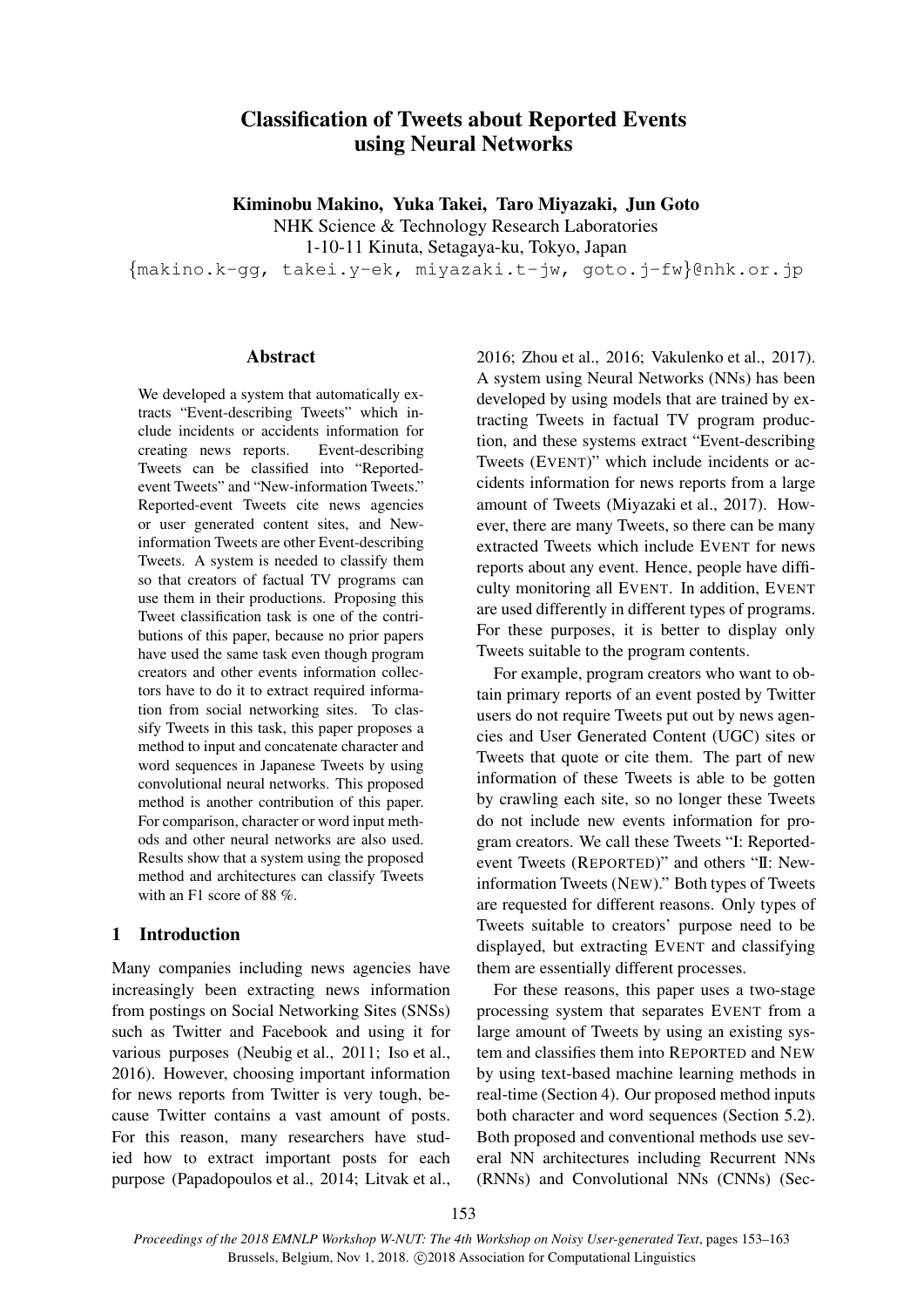tion 5). Evaluation results show that the proposed method outperformed the conventional methods in all NN architectures (Section 6).

This paper makes two contributions. One is proposing a new task for classifying extracted EVENT into two classes: REPORTED and NEW. TV program creators need to do this task for program production automatically and do it first to track reports about an event. However, there have been no prior studies about this task. The other is proposing a new method for NN architectures that inputs entire character sequences and entire word sequences in parallel and concatenates them in the intermediate layer and evaluating its performance. This method can utilize the advantages of character sequences (i.e., there are fewer unknown characters than unknown words and it does not need morphological analyzers even when in Japanese which is very difficult to divide words especially for noisy texts) and word sequences (i.e., words are more effective than characters for the task). The method can be used for any other tasks that need to both character and word sequences.

# 2 Related Work

There are many related works such as related tasks that use Twitter datasets or classify texts and related methods that have NNs architectures using both characters and words in Natural Language Processing (NLP).

Related tasks include topic detection on Twitter task (Papadopoulos et al., 2014; Litvak et al., 2016; Zhou et al., 2016; Vakulenko et al., 2017), binary classification of Tweets (Rosenthal et al., 2017), classification of news related or political stance Tweets (Ghelani et al., 2017; Johnson and Goldwasser, 2016; Volkova et al., 2017), classification of news related articles (Ribeiro et al., 2017), and other classifications in NLP. Binary classification of texts and classification of news related texts and articles are most closely related to this task. However, none of these studies focused on classifying extracted EVENT into REPORTED or NEW. Since no classification method meets the requirements of this paper (i.e., extraction of REPORTED to obtain primary reports and extraction of NEW to collect opinions about reported events or gather follow-up Tweets), no prior research on the same task exists.

For related methods, in NLP using ma-



Figure 1: Overview of our Tweets classification.

chine learning, there is one NLP configuration that uses a word sequence as input and characters as supplemental information (Ma and Hovy,  $2016$ ; Grönroos et al.,  $2017$ ; Heyman et al., 2017; Lin et al., 2017) and another that switches between the character NN and the word NN (Vijayaraghavan et al., 2016). However, the character sequence is one semantic vector set for the entire sequence. There is one NLP configuration that uses gated recurrent units for a word sequence and for CNN output of a character sequence(Liang et al., 2017). However, it does not purely combine characters and words in parallel and takes time to process because it includes recurrent architectures and is not for noisy texts. No method combining the output of an entire purely character sequence and an entire purely word sequence in parallel with a CNN for noisy texts has been studied and evaluated to the best of the authors' knowledge.

## 3 Task Description

The purpose of our system is classification of Tweets for different types of programs. Figure 1 shows the overview of our Tweets classification. Extracting EVENT is not a novel task (Miyazaki et al., 2017), so the proposed task in this paper is classifying EVENT into REPORTED and NEW.

## 3.1 Classification of REPORTED and NEW

REPORTED are less numerous than NEW. This is because NEW include information about events relevant to few people and that are low priority for many news agencies such as local events as well as events no news agencies know about. Tweetclassification system needs to extract all events information, and the program creators need to judge the priority. Conversely, when Tweets are put out that many people want to cite and opine about, REPORTED quoting these Tweets will increase,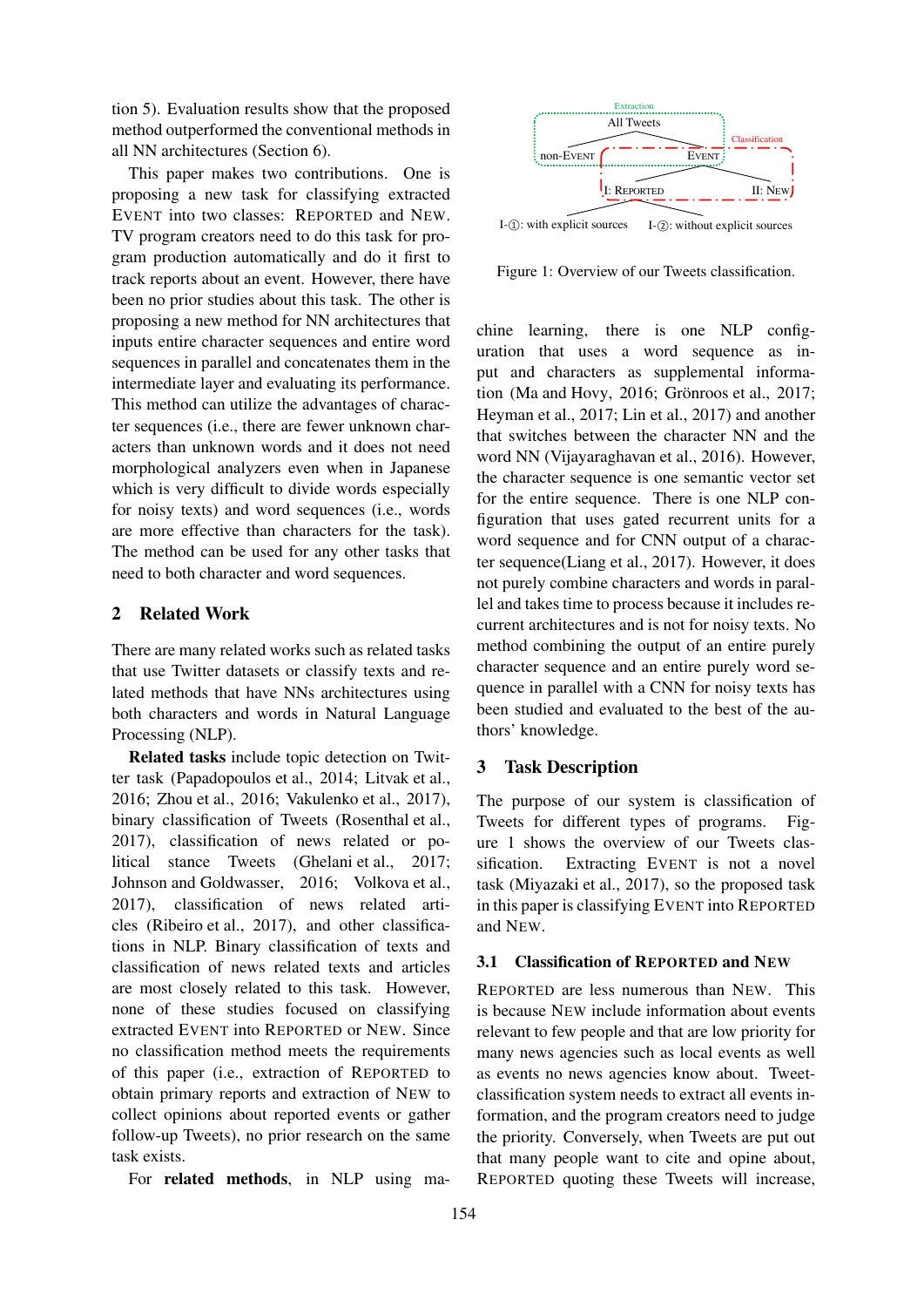

Table 1: Types of EVENT (example is manually translated by author).

and NEW will be hard to monitor and gather in real-time. Similarly, creators who want to collect opinions about reported events or gather follow-up Tweets will not need NEW, which are the majority of EVENT. Therefore, depending on the creator's intention, either NEW or REPORTED should be displayed in real-time. For these reasons, a classification task is needed.

#### 3.2 Two Types of REPORTED

There are two types of REPORTED. One is RE-PORTED with explicit sources  $(I-(\hat{I}))$ , which cite news agencies, UGC sites, or other information dissemination agencies, so Tweet-classification systems are expected to easily detect these Tweets by keyword filtering using source names. The other is REPORTED without explicit sources (I-  $(2)$ , which do not cite explicit sources because Twitter users can remove source names. They have a distinctive stylistic character (in Japanese, they often contain sentence ending with a noun or noun phrase and often include date, time, etc.) and can be detected manually. However Tweetclassification systems cannot detect them by simple methods including keyword filtering using source names.

Table 1 shows three types of training data (described in Section 6.1) manually classified by humans. Both I- $\Omega$  and I- $\Omega$  are REPORTED, and this system only classifies Tweets into two classes: I: REPORTED and II: NEW. This is because I- $(1)$  and I-<sup>2</sup>) seem to be used the same way. However, extracting  $I-(2)$  is expected to be harder than extracting  $I-(i)$ , because sources are grounds for deciding whether a Tweet quotes a source or not. For only evaluating the characteristic difference (Section 6). I are classified into  $I-(\hat{l})$  and  $I-(\hat{2})$ .

## 4 Configuration of Our System

The structure of our system for classifying EVENT about reported events is shown in Figure 2. Inputs of this system are 10 % of all randomly sampled Tweets in Japanese. The extraction process ex-



Figure 2: Structure of our system for classifying EVENT about reported events.

tracts EVENT and removes non-Event-describing Tweets (non-EVENT). The EVENT for news reports are then input in the classification process, which classifies them into REPORTED and NEW.

The extraction process needs to separate the 0.1% of EVENT from the 99.9% of non-EVENT. Because there are so many non-EVENT, the extraction process needs extensive training. To extract EVENT and classify them into REPORTED and NEW in one process, the system is trained for classification by using Tweets required for training with a large amount of non-EVENT unrelated to classification. Moreover, when systems are extended to classify other types of Tweets or relearn how to classify EVENT about reported events, they need extensive training for Tweet extraction and classification. However, it is not realistic to do such retraining every time classification is adjusted in accordance with a program creator's request. For these reasons, this paper uses a twostage processing system that includes an extraction process and a classification process.

#### 4.1 Extraction Process

The extraction process uses an existing method (Miyazaki et al., 2017). Figure 3 shows the structure of the extraction process. Tweets are converted into one-hot vector for each character, entered into a Feed-forward NN (FFNN), a Bi-directional Long Short-Term Memory (Bi-LSTM) with an attention mechanism, and 2-layer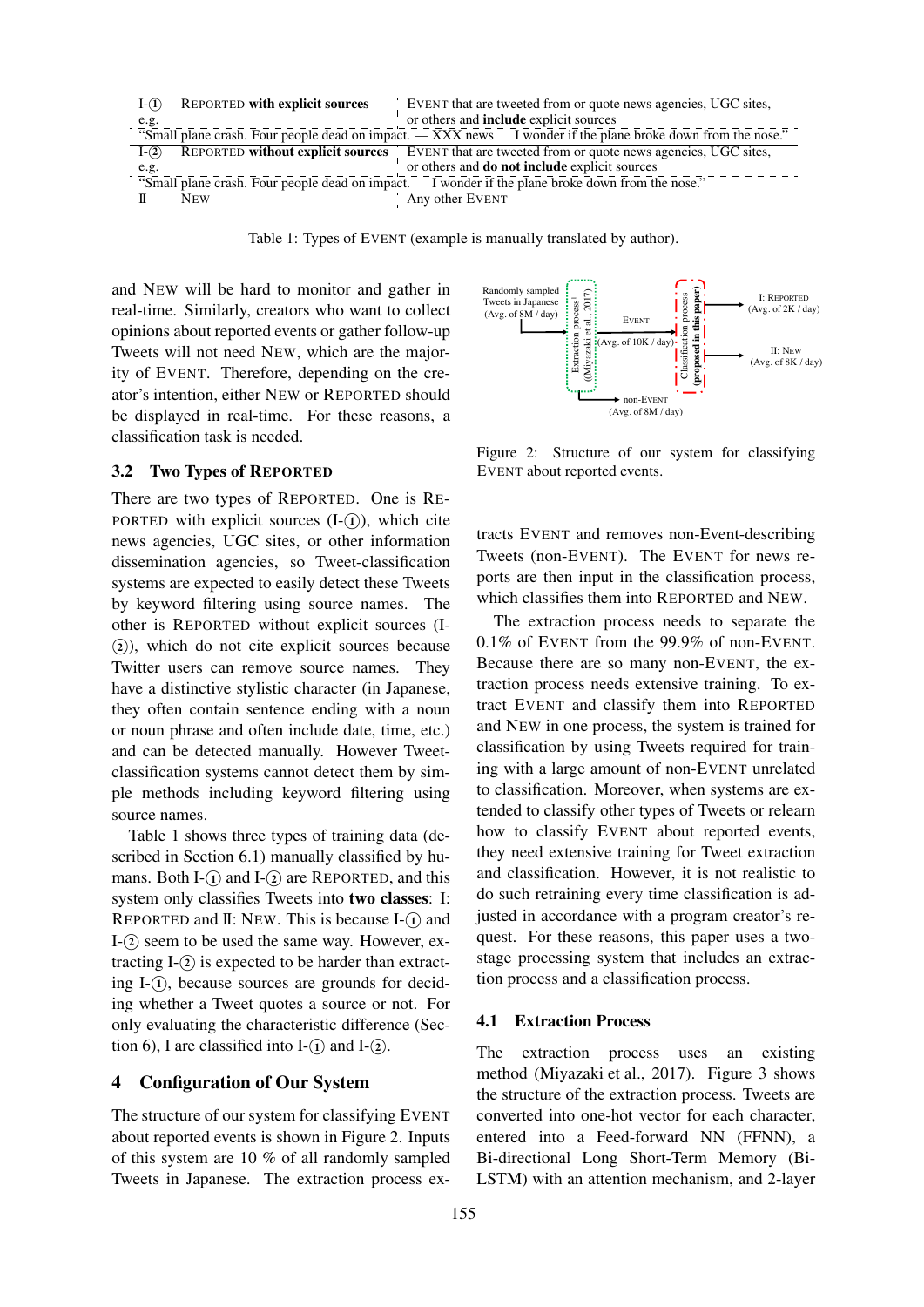

Figure 3: Structure of extraction process.

FFNN, and classified as important (EVENT) or unimportant (non-EVENT). Dimensions of each intermediate layer are set to 200.

In this paper, a model that is trained by supervised training using 19,962 Tweets manually extracted in TV program production for positive samples and 1,524,155 randomly sampled Tweets for negative samples is used. The model which has a 74.4 % F1 score is used. Whether the priority is precision or recall can be changed by varying the threshold of the output depending on the purpose<sup>1</sup>.

#### 4.2 Classification Process

The classification process classifies EVENT into REPORTED and NEW by several classification methods using three types of manually classified training data as shown in Table 1. For reasons already mentioned in Section 3.2, this process classified EVENT into REPORTED and NEW.

Input in the classification process is limited to EVENT extracted from the extraction process, so the classification process needs much less training data than the extraction processes. There is a trade-off between the hardware burden caused by the volume of training data, structures of NNs and the improvement of classification accuracy by advanced processing. However, the classification process does not need extensive training and so can use computationally heavy methods within the range where the test phase is performed in realtime. In this paper, the accuracy and leaning speed of these methods are evaluated in experiments.

## 5 Classification Methods using NNs

For methods to classify REPORTED and NEW, several inputs including the proposed method and several NN architectures are used. In machine



Figure 4: Overview structure using each character sequences or word sequences.

learning using sentences, an input sequence is generally divided into characters or words, vectorized, serialized, and used. The contributions of the both words and characters are evaluated by these three methods.

# 5.1 Conventional Character Input NN / Word Input NN

Figure 4 shows an overview of a structure using either character sequences or word sequences. First, sentences are input to a sequential process NN and output as  $h^{\text{NN}} \in \mathbb{R}^m$ , where *m* is the intermediate size. Second,  $h^{\text{NN}}$  is inputed to the intermediate layer FFNN (  $W^{\text{int.}} \in \mathbb{R}^{m \times m}$ ,  $b^{\text{int.}} \in \mathbb{R}^{m}$ ) and output as  $h^{\text{int.}} \in \mathbb{R}^m$ . Finally,  $h^{\text{int.}}$  is input to the output layer FFNN ( $W^{\text{out}} \in \mathbb{R}^{2 \times m}$ ,  $b^{\text{out}} \in \mathbb{R}^{2}$ ) and the Softmax function and output as binary of classification results. At the training phase, loss is calculated by the cross entropy function between output of the Softmax function and one-hot vector of a correct answer. At the test or use phase, output is calculated by an argmax function of the Softmax function output. A series of processes is obtained as follows,

$$
\boldsymbol{h}^{\text{int.}} = a(\boldsymbol{W}^{\text{int.}} \boldsymbol{h}^{\text{NN}} + \boldsymbol{b}^{\text{int.}}) \tag{1}
$$

$$
output = softmax(hout)
$$
  
= softmax( $Wouthint. + bout), (2)$ 

where  $a(\cdot)$  is an activation function and we use a Rectified Linear Unit (ReLU) (Clevert et al.,

 $1$ <sup>1</sup>The extraction process is neither the purpose nor the contribution of this paper. This existing method was used only for convenience. The performance evaluation of this paper is for the classification process. When EVENT extracted by any methods are input, the methods are expected to perform approximately the same for the classification process.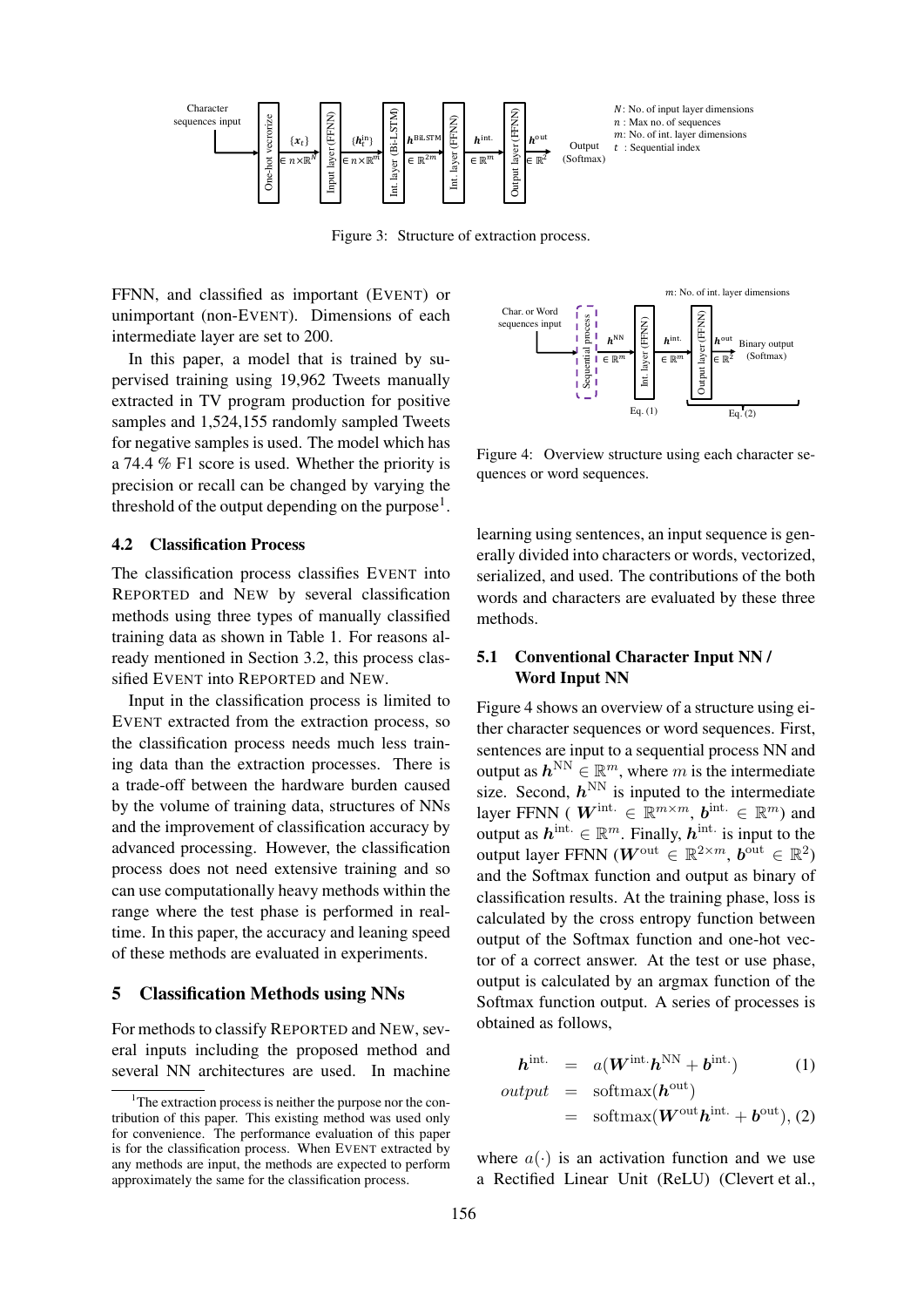2015). For converting sentences into character sequences, sentences are separated into individual characters. For converting sentences into word sequences, sentences are separated using the Japanese morphological analyzer MeCab (Kudo et al., 2004) with the customized system dictionary mecab-ipadic-NEologd (Sato, 2015).

#### 5.1.1 FFNN for Sequential Process

Figure 5 shows the structure of character or word sequences input only using the FFNN. A BOW (Bag of Words / characters) vector  $x^{BOW} \in \mathbb{R}^N$ is input to the input layer FFNN ( $W^{\text{in}} \in \mathbb{R}^{m \times N}$ ,  $\mathbf{b}^{\text{in}} \in \mathbb{R}^m$ ) and output as  $\mathbf{h}^{\text{in}} \in \mathbb{R}^m$ , where *N* is the number of input layer dimensions, so FFNN architectures do not include sequential architectures. A series of processes is obtained as follows,

$$
\boldsymbol{h}^{\text{FFNN}} = \boldsymbol{h}^{\text{in}} = a(\boldsymbol{W}^{\text{in}} \boldsymbol{x}^{\text{BOW}} + \boldsymbol{b}^{\text{in}}). (3)
$$

Then,  $h^{\text{FFNN}}$  is fed to Equation (1) as  $h^{\text{NN}}$ .

## 5.1.2 LSTM for Sequential Process

Figure 6 shows the structure of character or word sequences input using a LSTM for the intermediate layer. One-hot vector  $\{x_t\}$  =  $\left\{\boldsymbol{x}_0 \in \mathbb{R}^N, \boldsymbol{x}_1 \in \mathbb{R}^N, \cdots\right\}$ is input to the input layer FFNN  $(W^{\text{in}})$ ,  $b^{\text{in}}$ ) one by one, and output sequences are  $\left\{ \boldsymbol{h}^{\text{in}}_{t}\right\} \;\;=\;\; \left\{ \boldsymbol{h}^{\text{in}}_{0} \in \mathbb{R}^{m}, \boldsymbol{h}^{\text{in}}_{1} \in \mathbb{R}^{m}, \cdots \right\}$ . After that, the output sequences are input to the intermediate layer LSTM using an attention mechanism (Bahdanau et al., 2014) one by one, and the output vector is  $h^{\text{LSTM}} \in \mathbb{R}^m$ . In accordance with LSTM mechanisms, all series of input are used for training. A series of processes is obtained as follows,

$$
h_t^{\text{in}} = a(W^{\text{in}}x_t + b^{\text{in}}) \quad (t \in [0, n)) \text{ (4)}
$$
\n
$$
z_t = \tanh(W^z h_t^{\text{in}} + R^z h_{t-1}^{\text{inc}} + b^z) \text{ (5)}
$$
\n
$$
i_t = \sigma(W^i h_t^{\text{in}} + R^i h_{t-1}^{\text{inc}} + b^i)
$$
\n
$$
f_t = \sigma(W^f h_t^{\text{in}} + R^f h_{t-1}^{\text{inc}} + b^f)
$$
\n
$$
c_t = i_t \otimes z_t + f_t \otimes c_{t-1}
$$
\n
$$
o_t = \sigma(W^o h_t^{\text{in}} + R^o h_{t-1}^{\text{inc}} + b^o)
$$
\n
$$
h_t^{\text{inc.}} = o_t \otimes \tanh(c_t)
$$
\n
$$
\alpha_t = \frac{\exp(h_{l-1}^{\text{inc}} \cdot h_t^{\text{inc}})}{\sum_{j=t}^{l-1} \exp(h_j^{\text{inc}} \cdot h_t^{\text{inc}})}
$$
\n
$$
h^{\text{LSTM}} = a\left(o_{l-1} + a\left(\sum_{j=0}^{l-1} \alpha_j h_j^{\text{inc}}\right)\right),
$$

where *n* is the maximum number of input sequences and  $W^* \in \mathbb{R}^{m \times m}$ ,  $R^* \in \mathbb{R}^{m \times m}$ , and



Figure 5: Structure of FFNN using each character sequence or word sequence.

*b*<sup>\*</sup> ∈  $\mathbb{R}^m$  in Equations (5) are LSTM parameters (*∗* is each layer name and z is the tanh layer, i the input layer, f the forget layer, and o the output layer). Then,  $h^{\text{LSTM}}$  is fed to Equation (1) as  $\bm{h}^{\mathrm{NN}}.$ 

## 5.1.3 CNN for Sequential Process

Figure 7 shows the structure of character or word sequences input using a CNN for the intermediate layer. When using word input, this process is same as (Zhang and Wallace, 2017). First, onehot vector  $\{x_t\}$  is input to the input layer FFNN  $(W^{\text{in}}, b^{\text{in}})$  one by one, and output sequences are  ${h_t^{\text{in}}}$  the same for the LSTM. After that, the output sequences are input to the intermediate convolutional layer (each  $W_j^p \in \mathbb{R}^{m \times m}, b^p \in \mathbb{R}^m$ ) using *l* kinds of filters (filter index is  $p = [0, l)$ , each filter size is *k*, and the index in each filter is  $j = [0, k)$ ) with zero padding and input to max-pooling in each filter. Output is *l* kinds of vectors  $\{h^{pool,p} \in \mathbb{R}^m\}$ , which are all input to the intermediate layer FFNN ( $W^{\text{CNN}} \in \mathbb{R}^{m \times lm}$ ,  $\mathbf{b}^{\text{CNN}} \in \mathbb{R}^m$ ). In accordance with the CNN architectures, a part of a time series relies on *k*. A series of processes is obtained as follows,

$$
\boldsymbol{h}_t^{\text{in}} = a(\boldsymbol{W}^{\text{in}} \boldsymbol{x}_t + \boldsymbol{b}^{\text{in}}) \quad (t \in [0, n)) \quad (6)
$$

$$
\mathbf{h}_t^{\text{Conv},p} = a\left(\Sigma_{j=0}^{k-1} \left(\mathbf{W}_j^p \mathbf{h}_{t+j}^{\text{in}} + \mathbf{b}^p\right)\right) \tag{7}
$$
\n
$$
\left(p \in [0,l), \mathbf{h}_q^{\text{in}} = \mathbb{O}^m \ (q \ge n)\right)
$$

$$
\boldsymbol{h}^{\text{pool},p} = \max_{t} \left\{ \boldsymbol{h}^{\text{Conv},p}_{t} \right\} \tag{8}
$$

$$
\boldsymbol{h}^{\text{CNN}} = a(\boldsymbol{W}^{\text{CNN}} \left[ \boldsymbol{h}^{\text{pool},0}; \cdots; \boldsymbol{h}^{\text{pool},l-1} \right] + \boldsymbol{b}^{\text{CNN}}). \tag{9}
$$

Then,  $h^{\text{CNN}}$  is fed to Equation (2) as  $h^{\text{int}}$ .

#### 5.2 Proposed Concat Input NN (iii)

This paper proposes a method to input character and word sequences and to concatenate them at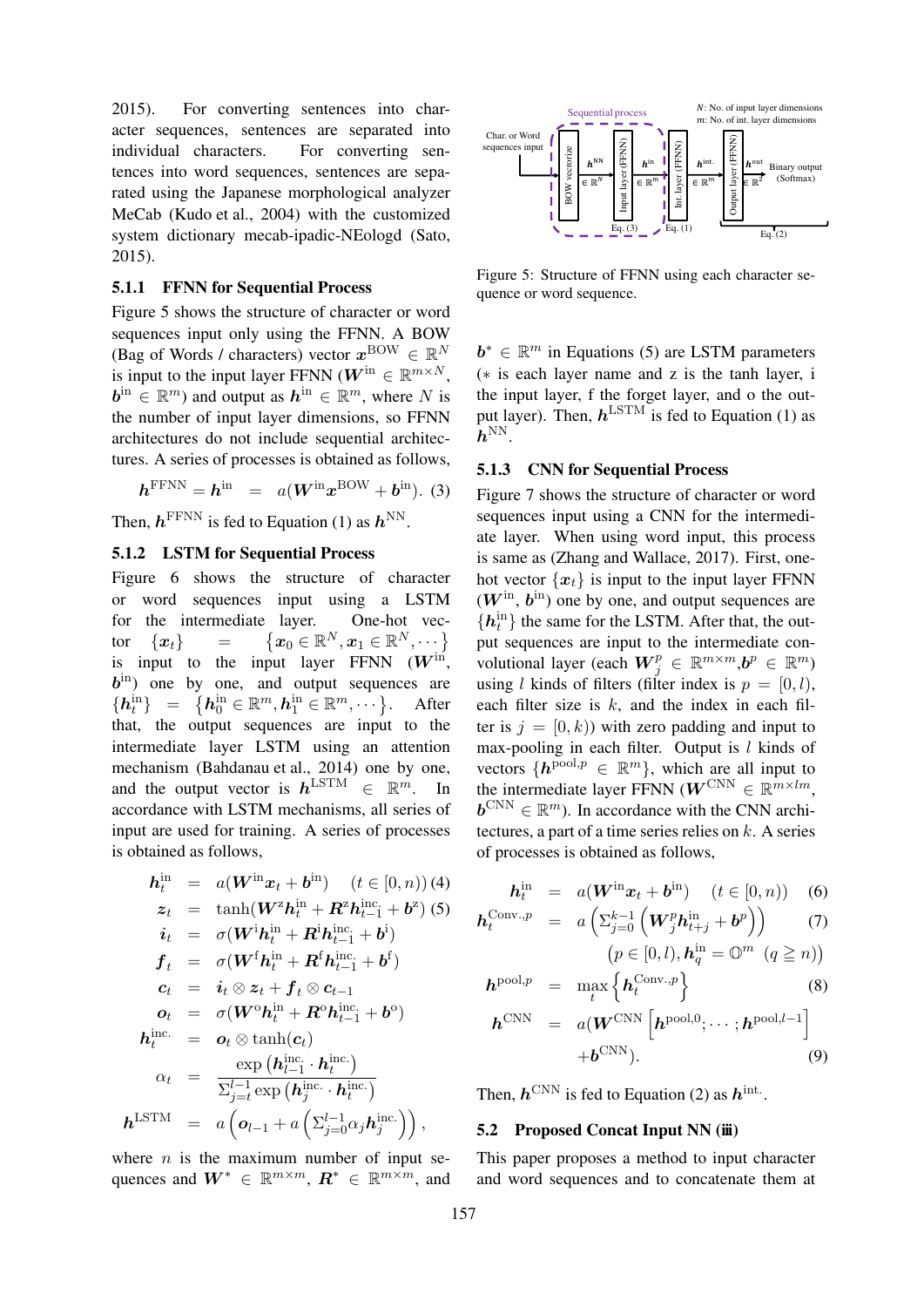

Figure 6: Structure of LSTM using each character sequence or word sequence.



Figure 7: Structure of CNN using each character sequence or word sequence.

the intermediate layer. In Section 5.1, all architectures use only a character or word sequence. However, character sequences have the advantages of there being fewer characters than words and of expressing the input sentence without using highdimensional input layers. Moreover, in the case of using a written language that does not have spaces between words such as Japanese, morphological analyzers are needed to divide words. Tweets are noisy, so they are very difficult to morphologically analyze accurately. Thus, performance from character sequences does not depend on morphological analyzer performance, which is another big advantage. However, sentences are written by using word sequences, and characters are involved in many words that cover a large number of meanings. In contrast, one word has a limited number of meanings and plays a bigger role in each sentence. For these reasons, the proposed method is expected to exploit the advantages of both characters and words. or there demy teaches and words and words are concerned at does not be a series of the case of the extreme in apparent does not have spaces. The processes is ob- Intermediate layer, Extreme is obtained to the extreme from

Figure 8 shows the structure of character and word sequences input and concatenated at the intermediate layer. Each sequential process NN is described in Section 5.1.1-5.1.3 and surrounded by broken-line boxes in Figures. 5-7 for character sequences and word sequences independently. Output of the each sequential process is  $h^{\text{NN}}$ . After that, character and word sequences are concatenated, and the subsequent process is the same as



Figure 8: Overview of structure inputting both character and word sequences.

tained as follows,

$$
\boldsymbol{h}^{\text{int.}} = a \left( \boldsymbol{W}^{\text{int.}} \left[ \boldsymbol{h}^{\text{NN}}_{\text{char}}; \boldsymbol{h}^{\text{NN}}_{\text{word}} \right] + \boldsymbol{b}^{\text{int.}} \right) (10)
$$

where the intermediate layer FFNN is  $(W^{\text{int.}} \in$  $\mathbb{R}^{m \times 2m}$ ,  $\mathbf{b}$ <sup>int.</sup>  $\in \mathbb{R}^m$ ). Then,  $\mathbf{h}$ <sup>int.</sup> is fed to Equation (2).

## 6 Experimental Evaluation

The performances of classification methods are evaluated in an experimental evaluation. For comparison, baseline methods are used that use keyword filtering or Support Vector Machines (SVMs) (Vapnik and Lerner, 1963), which are well known to having high classification performance (Wang and Manning, 2012). In this paper,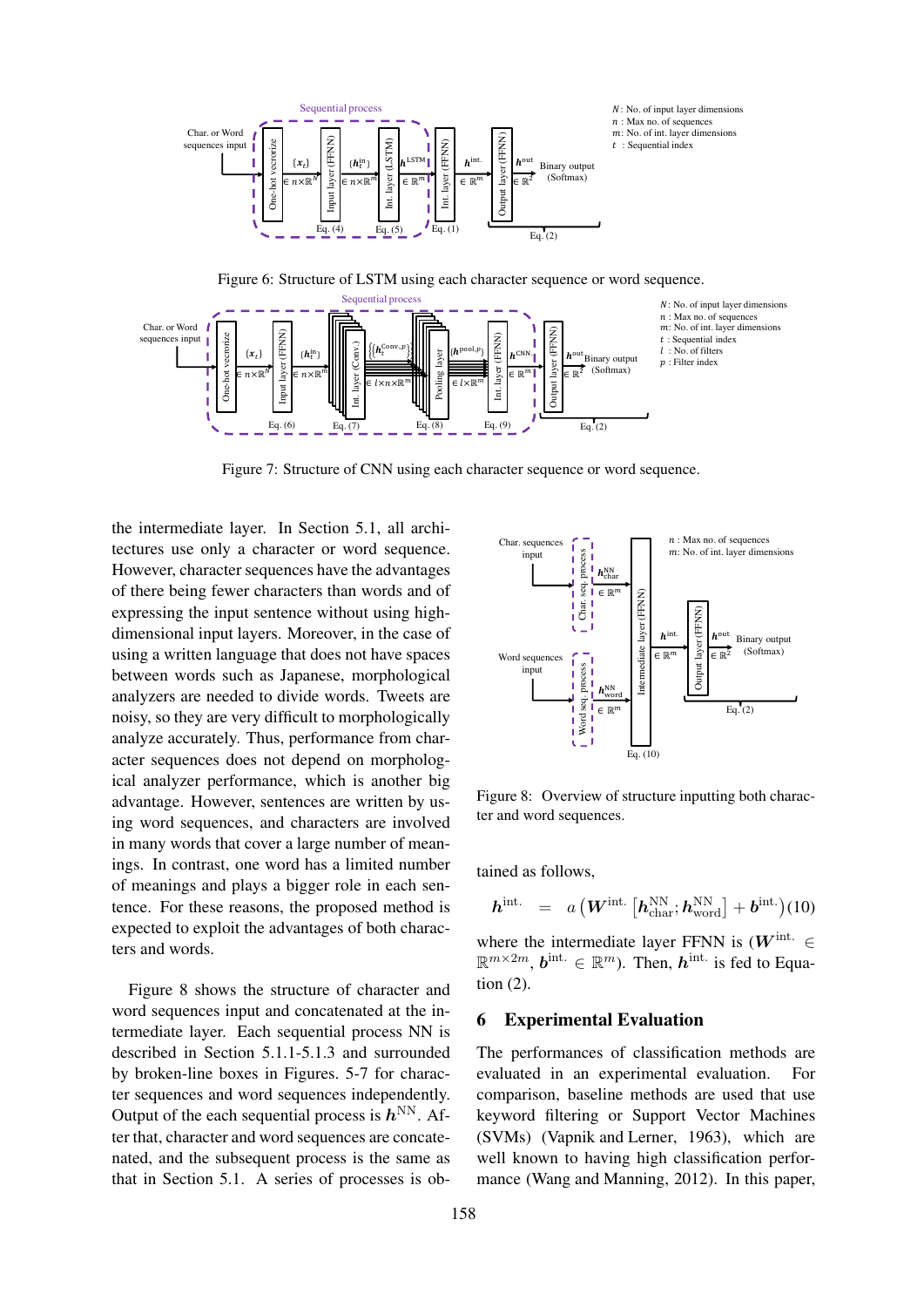|      | $I-(1)$ $I-(2)$ |  | $\mathbf{I}$ Total Date                                                                          |
|------|-----------------|--|--------------------------------------------------------------------------------------------------|
|      |                 |  | Train. $\left  4,273 \right $ 5,027 $\left  35,370 \right $ 44,670 $\left  1 \right $ Jun., 2017 |
| Test |                 |  | $844$ 1,184 7,972   10,000   Jul., 2017                                                          |

594 sources of REPORTED from training data are used for the keyword filtering baseline and LinearSVC modules of scikit-learn (Pedregosa et al., 2011) are used for the SVM baseline. Thus, data include REPORTED of various sources. In addition, the Word2Vec vector for the SVM baseline is the average of each 200–dimension word vector that is made with a Wikipedia dump corpus by using Word2Vec skip-gram modules (Mikolov et al., 2013).

## 6.1 Experimental Conditions

For both training data and test data, EVENT for news reports extracted by the extraction process in Section 4.1 are used. Training data is all 44,670 Tweets obtained in the extraction process on June 6th, 8th, 10th, and 12th, 2017. Test data is 10,000 randomly sampled Tweets obtained in the extraction process output Tweets on July 6th, 8th, 10th, and 12th, 2017. Output data is annotated into three categories I- $(i)$ : REPORTED with explicit sources, I-(2): REPORTED without explicit sources, and II: NEW by an annotator person. Table 2 shows the amount of each type of annotated data. Table 3 shows the configuration of experimental parameters.

#### 6.2 Experimental Results

Table 4 shows precision, recall, and F1 score for each method with input as character, word, or character and word. Table 5 shows recall performance of using REPORTED to evaluate the performance with and without explicit sources. False negatives are judged for only REPORTED and cannot be divided into REPORTED with and without explicit sources, thus precision and F1 score cannot be used in this evaluation. Table 6 shows the time required to learn each NN. Finally, Figure 9 shows the F1 score of SVM baseline methods and CNN architectures trained by each number of random sampled training data.

From Table 4, the keyword baseline method has 94.1% precision and 34.0% recall. From Table 5, its recall is 73.5  $%$  lower when using only I- $(2)$ than when using only I- $\Omega$  (3.4 % vs. 76.9 %).

All NN architectures outperform all baseline

methods. Although word input using FFNN, which has the lowest F1 score of the NN architectures, has the same precision as the SVM word input baseline method, which has highest F1 score of the baseline methods, it has higher recall (76.7 % vs. 75.7 %) and F1 score (84.2 % vs. 83.6 %). Its recall is 22.5 % lower when using only  $I-(2)$ than when using only I- $\Omega$  (67.3 % vs. 89.8 %).

In each NN architecture, the F1 score for character input is 0.3–2.0% higher than for word input. When both characters and words are input, LSTM has the highest F1 score, 0.5-2.2% higher than those of other NNs. When the conventional method is used, the highest F1 score so far is 86.7 % for LSTM architecture using character input. For this LSTM recall is 15.8 % higher when using only I- $\Omega$ ) than when using only I- $\Omega$  (94.6 %) vs. 78.8 %).

The proposed concat input method has a higher F1 score than character input for each NN architecture. Especially, F1 scores for the LSTM and CNN architectures improved from 86.7 % and 86.2 % to 88.2%. With the proposed concat input method, the difference between recall for CNNs with and without explicit sources is only 18.5 % (95% vs. 76.5%), whereas it is 22.1% and 23.8% with character and word input NNs. In addition, the training time of the CNN architecture is almost 1/3 that of the LSTM architecture, as shown in Table 6.

From Figure 9, baseline SVM methods have higher F1 scores than CNN architectures when they are trained by using fewer than 10,000 training data. However, CNN architectures have higher F1 scores than SVM methods when they are trained by using more than 25,000 training data. The architecture using the proposed method has a lower F1 score than other architectures when trained by using fewer than 13,000 training data but has the highest F1 score when trained by using more than 20,000 training data.

#### 6.3 Experimental Result Discussion

For the keyword baseline method, since Tweets with the same source used as training data can be detected for  $I-(\widehat{I})$  in test data, there are few false detections and overall precision is relatively high. However, the keyword baseline method can barely detect Tweets for I-<sup>(2)</sup>. In contrast, all other methods can obtain recall rates of at least 67 % for I- *⃝*<sup>2</sup> . This result indicates machine learning meth-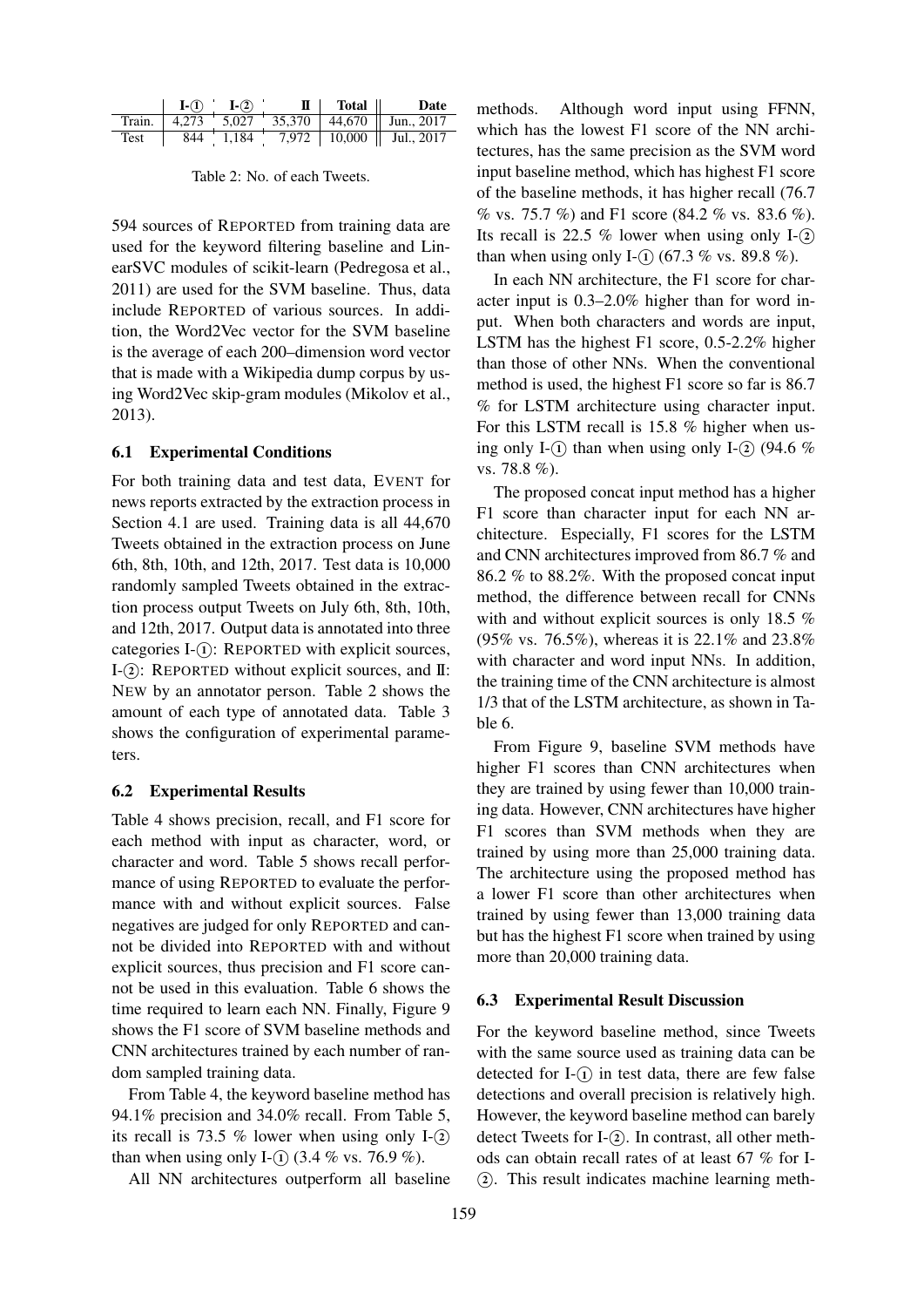| Deep learning framework                 | Chainer (Tokui et al., 2015)                                   |
|-----------------------------------------|----------------------------------------------------------------|
| Gradient descent algorithm              | Adam (Kingma and Ba, 2014)                                     |
| No. of iterations                       |                                                                |
| Dim. of each int. layer                 | $\overline{200}$                                               |
| Mini batch size                         | 100                                                            |
| Dropout (Srivastava et al., 2014) ratio | 0.5 (except for the conv. layer and the pooling layer)         |
| Each CNN filter size                    | $2, 2, 3, 3, 4, 4$ (for CNN (Zhang and Wallace, 2017))         |
| Initial values of NNs                   | random                                                         |
| Unknown elements (character and word)   | Elements that appear fewer than 10 times in training data      |
| Classification                          | I: REPORTED and II: NEW (described in Section 4.2)             |
| Evaluating measures                     | The macro average of 20 trials precision, recall, and F1 score |

Table 3: Configuration of experimental parameters.

| Input                             | NN arch.                             | Pre. | Rec. | F1   |
|-----------------------------------|--------------------------------------|------|------|------|
|                                   | <b>FFNN</b>                          | 92.1 | 79.3 | 85.2 |
| Char. input                       | <b>LSTM</b>                          | 86.6 | 85.4 | 86.7 |
|                                   | <b>CNN</b>                           | 94.3 | 79.9 | 86.2 |
|                                   | <b>FFNN</b>                          | 93.3 | 76.7 | 84.2 |
| Word input                        | <b>LSTM</b>                          | 90.3 | 83.0 | 86.4 |
|                                   | <b>CNN</b>                           | 93.8 | 76.9 | 84.2 |
|                                   | <b>FFNN</b>                          | 93.2 | 79.6 | 85.8 |
| <b>Concat input</b>               | <b>LSTM</b>                          | 91.3 | 85.5 | 88.2 |
| (Proposed)                        | <b>CNN</b>                           | 93.0 | 84.2 | 88.2 |
| <b>Baseline (Keyword)</b>         |                                      | 94.1 | 34.0 | 50.0 |
| <b>Baseline (SVM Char. input)</b> |                                      | 90.1 | 76.9 | 83.0 |
| <b>Baseline (SVM Word input)</b>  |                                      | 93.3 | 75.7 | 83.6 |
|                                   | <b>Baseline (SVM Word2Vec input)</b> | 85.8 | 80.6 | 83.1 |

Table 4: Macro average performance of proposed classification methods (%).

ods are effective for the Tweet classification task in this paper. Moreover, all NN architectures have higher F1 score than SVM methods. This result indicates NN architectures are more effective than SVM methods for the task, especially when they have enough training data.

The CNN or LSTM architectures have higher F1 scores than the FFNN architecture for almost all kinds of input. From this fact, incorporating time series into the learning structure contributes to classifying REPORTED and NEW. CNN architectures have a higher precision but a lower recall than LSTM architectures. Especially for I-  $(2)$ , which is expected to present a higher degree of difficulty than I-<sup>(1)</sup>, CNN architectures using character or word input have 67.0 –70.7% recall whereas LSTM architectures have 75.6–78.8 % recall. These results are due to the difference in structure: a CNN uses time series only within the filter size, whereas an LSTM uses the time series of the entire sequence.

In all NN architectures, the proposed concat input method has the best F1 score, followed by character input and word input. It is considered that the advantage of the character sequences de-

| Input                             | NN arch.                             | $I-(\widehat{l})$ | $I-(2)$ | T    |
|-----------------------------------|--------------------------------------|-------------------|---------|------|
|                                   | <b>FFNN</b>                          | 92.0              | 70.3    | 79.3 |
| Char. input                       | <b>LSTM</b>                          | 94.6              | 78.8    | 85.4 |
|                                   | <b>CNN</b>                           | 92.8              | 70.7    | 79.9 |
|                                   | <b>FFNN</b>                          | 89.8              | 67.3    | 76.7 |
| Word input                        | <b>LSTM</b>                          | 93.5              | 75.6    | 83.0 |
|                                   | <b>CNN</b>                           | 90.8              | 67.0    | 76.9 |
|                                   | <b>FFNN</b>                          | 92.0              | 70.8    | 79.6 |
| <b>Concat input</b>               | <b>LSTM</b>                          | 95.3              | 78.5    | 85.5 |
| (Proposed)                        | <b>CNN</b>                           | 95.0              | 76.5    | 84.2 |
| <b>Baseline (Keyword)</b>         |                                      | 76.9              | 3.4     | 34.0 |
| <b>Baseline (SVM Char. input)</b> |                                      | 89.3              | 68.1    | 76.9 |
| <b>Baseline (SVM Word input)</b>  |                                      | 87.9              | 67.1    | 75.7 |
|                                   | <b>Baseline (SVM Word2Vec input)</b> | 88.5              | 74.9    | 80.6 |

Table 5: Macro average recall performance for types of each test data (%).

| NN arch.<br>Input              | <b>FFNN</b> | <b>LSTM</b> | <b>CNN</b> |
|--------------------------------|-------------|-------------|------------|
| Char. input                    | 60          | 675         | 86         |
| Word input                     | 40          |             | 284        |
| <b>Concat input (Proposed)</b> |             | .200        |            |

Table 6: Training time of NNs (seconds).

scribed in Section 5.2 exceeds the advantage of the word sequences, and in the proposed concat input method, both elements are automatically selected, so NN architectures are trained more effectively. The CNN architecture was particularly improved, with its recall increasing to 84.2 % for all reported Tweets (I) and to 76.5  $%$  for I- $(2)$ , only slightly lower than the recall for the LSTM architecture. As a result, when the proposed concat input method is used, though the CNN architecture requires only 37 minutes at 5 epochs, it has almost the same F1 score as the LSTM architecture because the concat input method utilizes the advantages of character sequences (i.e., there are fewer unknown characters than unknown words), and word sequences (i.e., words are more effective than characters for the task).

Considering real-world use, training data can be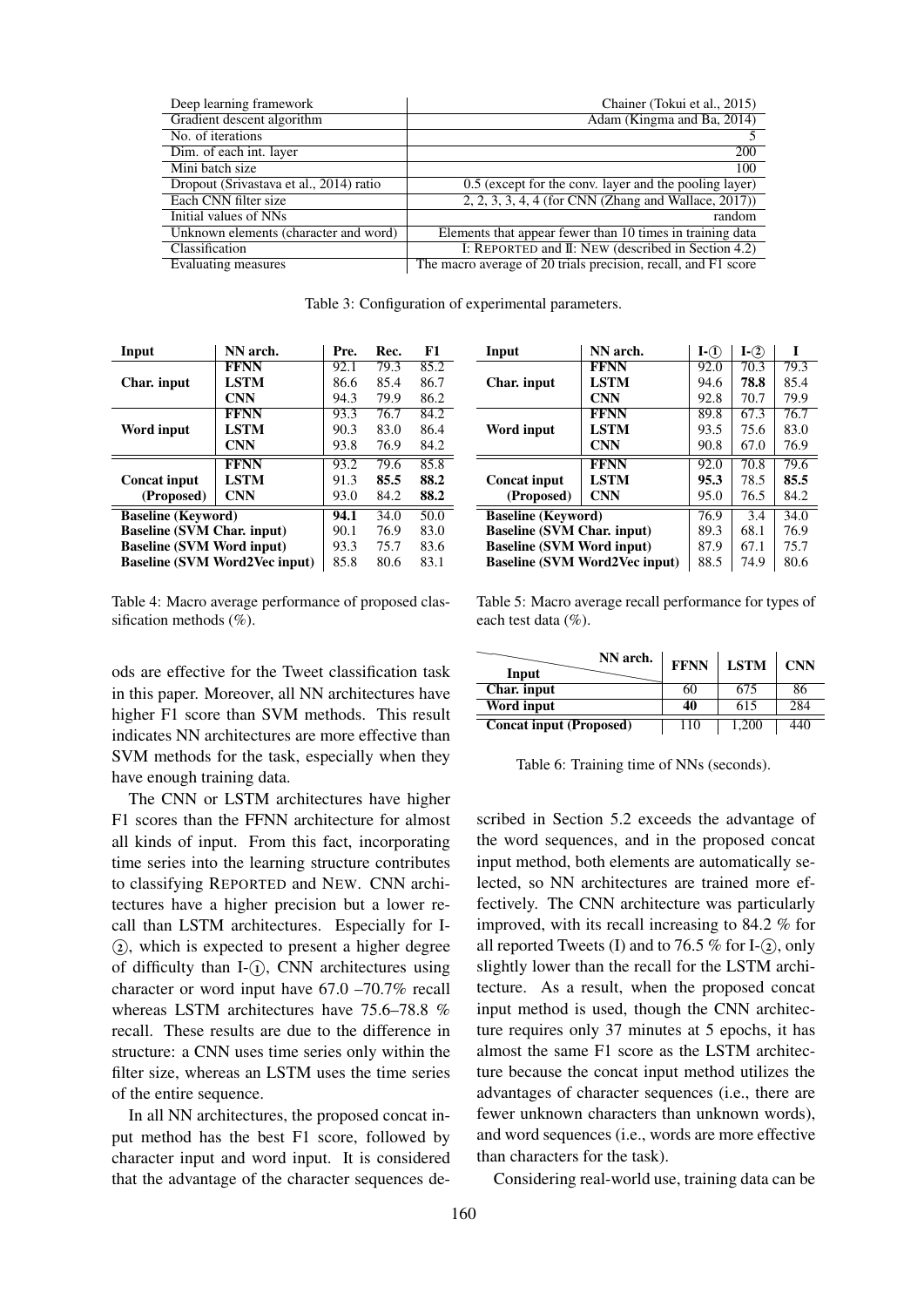

Figure 9: Macro average F1 score for each training data size reduced by all samples.

gathered on the basis of feedback from the TV program production, so training each time the kind of classification changes is also assumed. Under these conditions, a short training time is highly convenient and is a big advantage. From this result, a CNN using the proposed method has the best balance of speed and accuracy, so it is the most suitable for our system.

CNN architectures trained by using a few training data (less than 10,000) have lower F1 scores than SVM methods, seems to be caused by CNN architectures having many training parameters. Specifically, the CNN architecture using the proposed method has the lowest F1 score when it has the most training parameters. However, it has the highest F1 score when it is trained by using a lot of training data. When collecting at least 10,000 and ideally more than 30,000 training data, NN architectures are effective for the classification task in this paper.

# 7 Conclusion

We developed a system to classify extracted "Event-describing Tweets" for news reports into "Reported-event Tweets" to obtain reports after a primary report or collect opinions and "Newinformation Tweets" to obtain primary reports and for tracking reports of the same event. A convolutional neural network could classify Tweets with an F1 score of 88 % by using our proposed method, which inputs character and word sequences, concatenates them in the intermediate layer, and outputs them within 37 minutes training time. However, systems using the proposed method also incorrectly extracted Tweets including opinions about news or reports after the primary report without citations. In the future, on the basis of the output of the system using the proposed method, we will consider extending the method to the systems collecting Tweets that mention the same topic, which are used in event detection tasks. This will make it easier for TV program creators to acquire the information they want. The proposed task is important for our systems, so we increase the reliability of datasets by using more annotators. Moreover, we will consider using other tasks for evaluating proposed methods.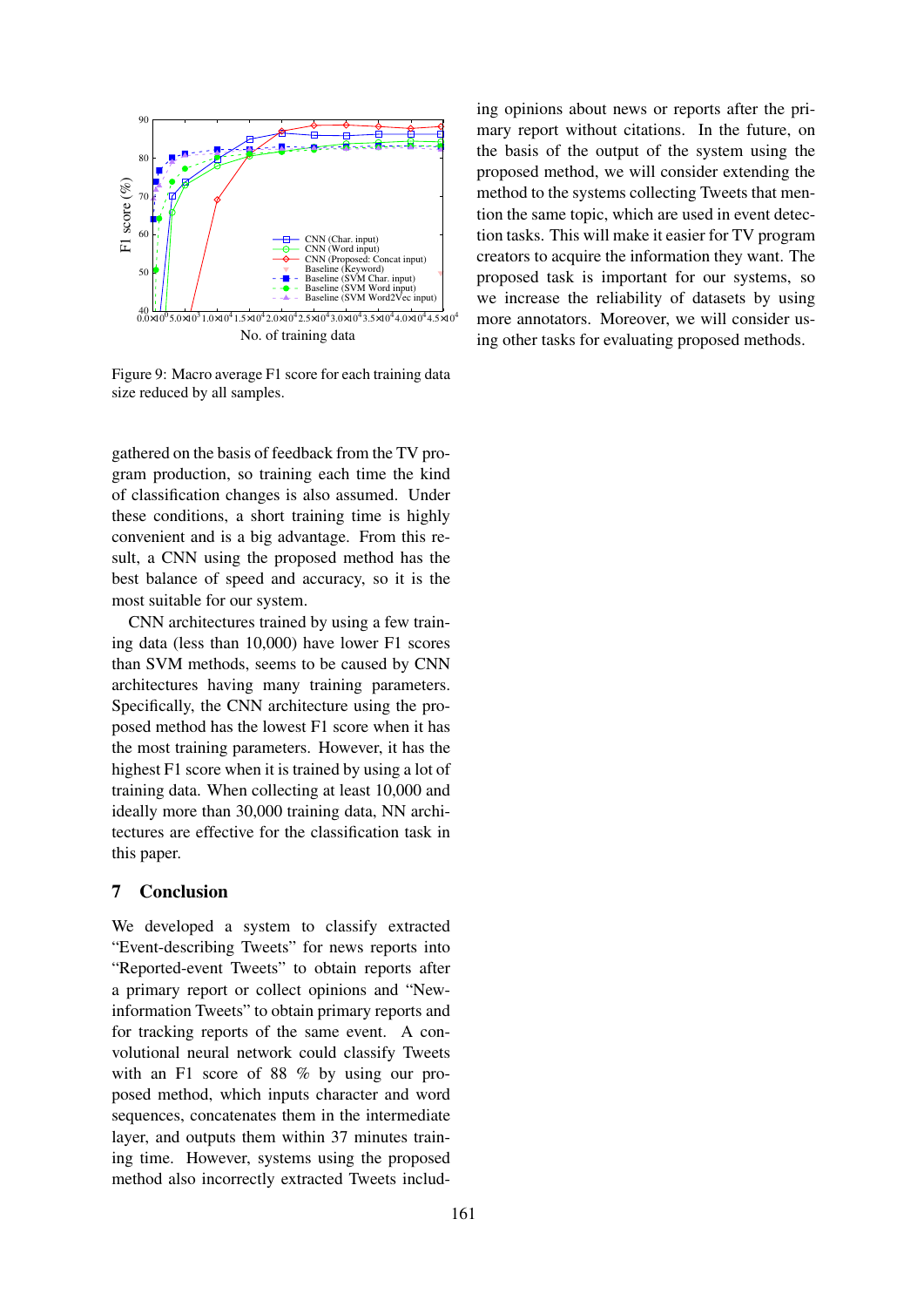### References

- Dzmitry Bahdanau, Kyunghyun Cho, and Yoshua Bengio. 2014. Neural machine translation by jointly learning to align and translate. In *Proceedings of the 3rd International Conference on Learning Representations*, ICLR 2015, pages 1–15.
- Djork-Arne Clevert, Andreas Mayr, Thomas Un- ´ terthiner, and Sepp Hochreiter. 2015. Rectified factor networks. In *Advances in Neural Information Processing Systems 28*, NIPS 2015, pages 1855– 1863. Curran Associates, Inc.
- Nimesh Ghelani, Salman Mohammed, Shine Wang, and Jimmy Lin. 2017. Event detection on curated tweet streams. In *Proceedings of the 40th International ACM SIGIR Conference on Research and Development in Information Retrieval*, SIGIR '17, pages 1325–1328, New York, NY, USA. ACM.
- Stig-Arne Grönroos, Sami Virpioja, and Mikko Kurimo. 2017. Extending hybrid word-character neural machine translation with multi-task learning of morphological analysis. In *Proceedings of the Second Conference on Machine Translation*, WMT, pages 296–302. Association for Computational Linguistics.
- Geert Heyman, Ivan Vulić, and Marie-Francine Moens. 2017. Bilingual lexicon induction by learning to combine word-level and character-level representations. In *Proceedings of the 15th Conference of the European Chapter of the Association for Computational Linguistics: Volume 1, Long Papers*, EACL 2017, pages 1085–1095. Association for Computational Linguistics.
- Hayate Iso, Shoko Wakamiya, and Eiji Aramaki. 2016. Forecasting word model: Twitter-based influenza surveillance and prediction. In *Proceedings of COL-ING 2016, the 26th International Conference on Computational Linguistics: Technical Papers*, pages 76–86. The COLING 2016 Organizing Committee.
- Kristen Johnson and Dan Goldwasser. 2016. "All I know about politics is what I read in Twitter": Weakly supervised models for extracting politicians' stances from twitter. In *Proceedings of COLING 2016, the 26th International Conference on Computational Linguistics: Technical Papers*, pages 2966– 2977. The COLING 2016 Organizing Committee.
- Diederik P. Kingma and Jimmy Ba. 2014. Adam: A method for stochastic optimization. In *Proceedings of the 3rd International Conference on Learning Representations*, ICLR 2015, pages 1–15.
- Taku Kudo, Kaoru Yamamoto, and Yuji Matsumoto. 2004. Applying conditional random fields to japanese morphological analysis. In *Proceedings of Empirical Methods in Natural Language Processing*, EMNLP, pages 230–237.
- Dongyun Liang, Weiran Xu, and Yinge Zhao. 2017. Combining word-level and character-level representations for relation classification of informal text. In *Proceedings of the 2nd Workshop on Representation Learning for NLP*, pages 43–47. Association for Computational Linguistics.
- Bill Y. Lin, Frank Xu, Zhiyi Luo, and Kenny Zhu. 2017. Multi-channel bilstm-crf model for emerging named entity recognition in social media. In *Proceedings of the 3rd Workshop on Noisy Usergenerated Text*, pages 160–165. Association for Computational Linguistics.
- Marina Litvak, Natalia Vanetik, Efi Levi, and Michael Roistacher. 2016. What's up on twitter? catch up with twist! In *Proceedings of COLING 2016, the 26th International Conference on Computational Linguistics: System Demonstrations*, pages 213– 217. The COLING 2016 Organizing Committee.
- Xuezhe Ma and Eduard Hovy. 2016. End-to-end sequence labeling via bi-directional lstm-cnns-crf. In *Proceedings of the 54th Annual Meeting of the Association for Computational Linguistics (Volume 1: Long Papers)*, ACL '16, pages 1064–1074. Association for Computational Linguistics.
- Tomas Mikolov, Ilya Sutskever, Kai Chen, Greg Corrado, and Jeffrey Dean. 2013. Distributed representations of words and phrases and their compositionality. In *Proceedings of the 26th International Conference on Neural Information Processing Systems - Volume 2*, NIPS'13, pages 3111–3119, USA. Curran Associates Inc.
- Taro Miyazaki, Shin Toriumi, Yuka Takei, Ichiro Yamada, and Jun Goto. 2017. Extracting important tweets for news writers using recurrent neural network with attention mechanism and multi-task learning. In *Proceedings of the 31st Pacific Asia Conference on Language, Information and Computation*, PACLIC 31, pages 363–369. The National University (Phillippines).
- Graham Neubig, Yuichiroh Matsubayashi, Masato Hagiwara, and Koji Murakami. 2011. Safety information mining — what can nlp do in a disaster— . In *Proceedings of 5th International Joint Conference on Natural Language Processing*, IJCNLP 2011, pages 965–973. Asian Federation of Natural Language Processing.
- Symeon Papadopoulos, David Corney, and Luca Maria Aiello. 2014. Snow 2014 data challenge: Assessing the performance of news topic detection methods in social media. In *Proceedings of the SNOW 2014 Data Challenge*.
- Fabian Pedregosa, Gaël Varoquaux, Alexandre Gramfort, Vincent Michel, Bertrand Thirion, Olivier Grisel, Mathieu Blondel, Peter Prettenhofer, Ron Weiss, Vincent Dubourg, Jake Vanderplas, Alexandre Passos, David Cournapeau, Matthieu Brucher, Matthieu Perrot, and Édouard Duchesnay. 2011.